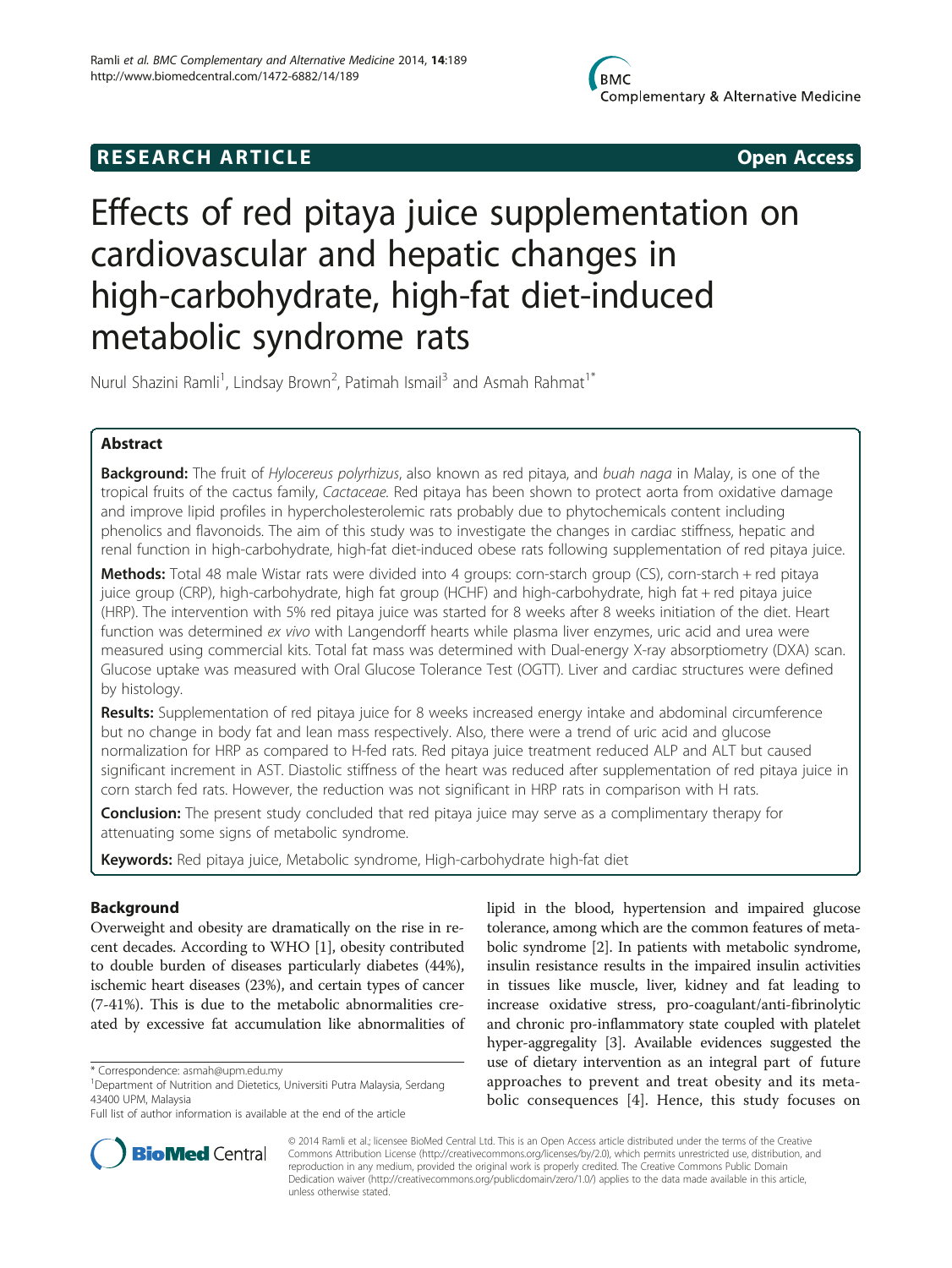cardiovascular and hepatic system as they are the ultimate consequences of obesity.

Diet-induced metabolic syndrome was found to be the closest model that at least shares the similar ethologic, and hence more representative of human pathophysiology of metabolic syndrome. Human consume high amount fat and carbohydrate like sucrose and fructose in their diet. Panchal et al. [\[5\]](#page-8-0) studied the remodelling effect of highcarbohydrate high-fat diet-induced obesity in rats using condensed milk (39.5%), beef tallow (20%), and fructose (17.5%) with 25% fructose in drinking water and found that rats developed cardiovascular, metabolic, renal, hepatic and pancreatic changes. The complications includes obesity, increased fat accumulation in abdominal region, hypertension, insulin resistant, and impaired cardiac function, endothelial dysfunction as well as inflammation. Hence, it can be seen that a combination of high carbohydrate and high fat diet produce a more human-like model. This study only utilized male rats to avoid the influence of the oestrus cycle on food intake which may affect the dietinduced model [\[6\]](#page-8-0).

Consumption of fruits and vegetables has long been linked to the prevention of oxidative stress related diseases like diabetes mellitus, cancer, heart disease, obesity and micronutrient deficiencies [[7-10\]](#page-8-0). Eating fruits and vegetables can ensure the adequate supply of micronutrients, dietary fibers and phytochemicals which in turn maintain the body in a healthy state [[11](#page-8-0)]. However, it is not clear which specific fruits and vegetables are most protective against certain diseases. Only few studies have examined the effect of specific fruits or juices on metabolic syndrome risk factors. A large prospective cohort study for 10.2 years on Swedish men and women found significantly inverse association of only apples, pears and green leafy vegetables with stroke [\[12\]](#page-8-0).

Not all fruits are created equal particularly in terms of their phytonutrient contents which might influence their biological properties, and hence their efficacy in relation to specific diseases. The fruit of Hylocereus polyrhizus, also known as red pitaya, and buah naga in Malay, is one of the tropical fruits of the cactus family, Cactaceae. Polyphenols including flavonoids, betacyanins, vitamin C and fiber are among the main active constituents in red pitaya known to confer health benefit [\[13](#page-8-0)-[15\]](#page-8-0). However, betacyanin fractions shown to display the highest reducing and radical scavenging capacities as compared to polyphenolic fractions [\[16](#page-8-0)]. Since the study on the physiological effects of red pitaya is still some distance from that of other fruits, it is interesting to investigate whether supplementation of 5% red pitaya juice can ameliorate the metabolic, hepatic and renal function in rats fed a highcarbohydrate, high-fat diet. To the best of our knowledge, this is the first study to evaluate the effect of red pitaya associated with hepatoprotection and cardioprotection.

# Methods

#### Preparation of diet

Red pitaya was obtained from Queensland Australia. The identification of the fruit was done by a botanist from Biodiversity Unit, Institute of Biosciences, Universiti Putra Malaysia. The voucher number is SK-2440/14. The fruits were then cleaned, and the fruit pulp was squeezed using juice maker. Sample preparation was conducted in reduced light condition in order to minimize the pigment loss.

#### Animals and diet

All experimental protocols were approved by the Animal Experimentation Ethics Committee of The University of Southern Queensland under the guidelines of the National Health and Medical Research Council of Australia. This study was a randomized control trial. The experimental groups consisted of 48 male Wistar rats (aged 8–9 weeks; weight  $337 \pm 5$  g) supplied by and individually housed at The University of Southern Queensland animal house. All experimental groups were housed in a temperaturecontrolled, 12 hour light–dark cycle environment with ad libitum access to water and food. Daily body weight, feed and water measurements were taken to monitor the dayto-day health of the rats. The rats were randomly divided into six groups based on their diet: corn starch  $(C; n = 12)$ ; corn starch + red pitaya juice (CRP; 5% in the diet;  $n = 12$ ); high-carbohydrate, high-fat (H; n = 12); High-carbohydrate, high-fat + red pitaya juice (HRP;  $n = 12$ ). Fructose (25%) was added as drinking water for all high-carbohydrate, high-fat fed rats, while corn starch group was given normal water. The detailed macro- and micro-nutrient composition of the C and H diets are reported in our previous publications [[17,18](#page-8-0)]. Red pitaya juice supplementation was administered for 8 weeks starting from 8 weeks after the initiation of the C or H diet.

#### Oral glucose tolerance test

Basal blood glucose concentrations were measured in tail vein blood using a Medisense Precision Q.I.D glucose meter (Abbott Laboratories) after overnight (10–12 h) food deprivation. Fructose-supplemented drinking water in the H and HRP groups was replaced with normal water for the overnight food-deprivation period. The rats were given 2 g/kg body weight of glucose as a 40% solution via oral gavage. Blood samples from the tail vein were taken at 0, 30, 60, 90, and 120 minute following glucose administration.

#### Body composition measurements

Body composition was measured on rats by dual-energy X-ray absorptiometry (DXA) using a Norland XR36 DXA instrument (Norland, Fort Atkinson, WI, USA) after 16 weeks of feeding and 2 days before terminal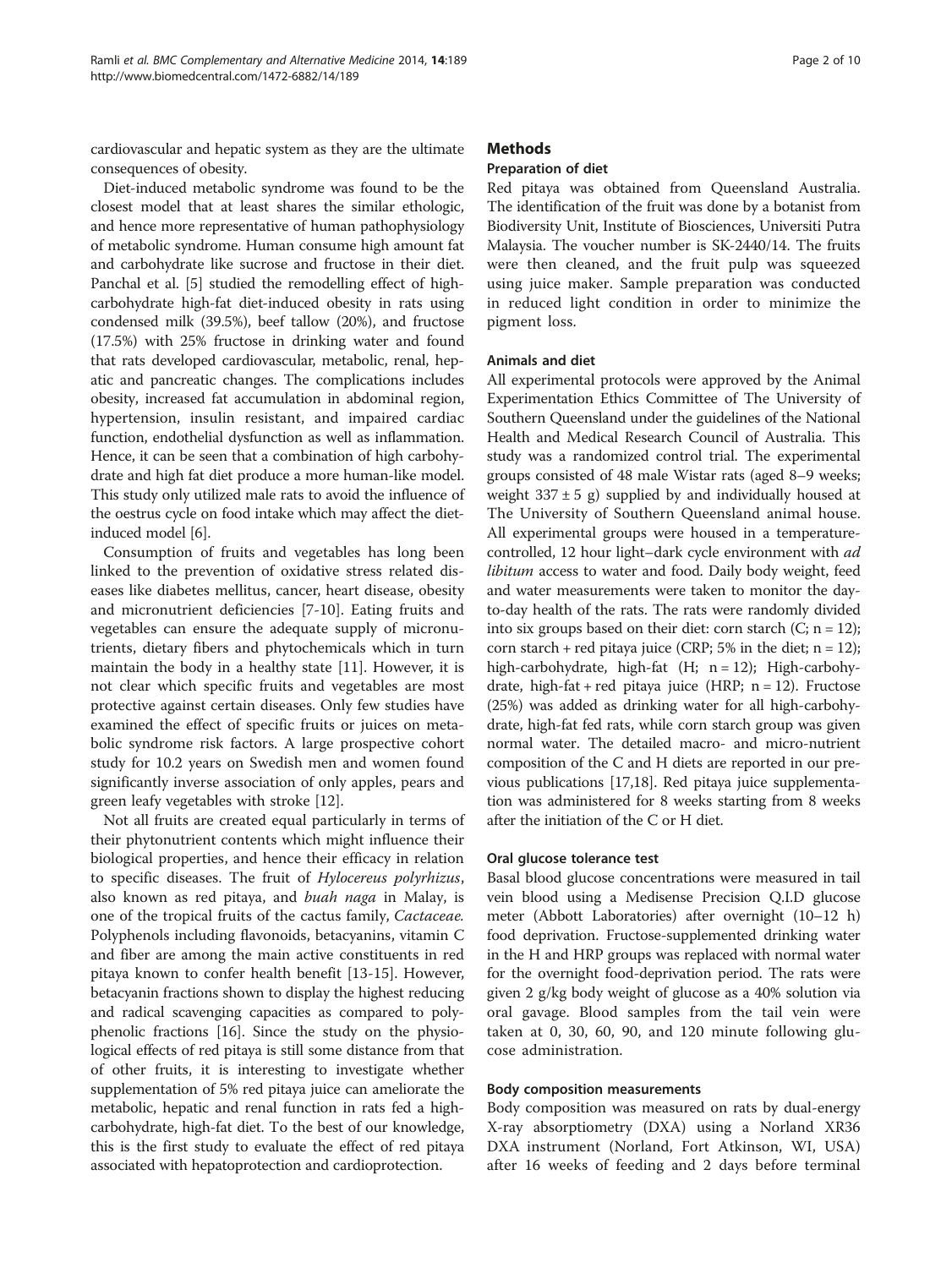experiments. DXA scans were analysed using the manufacturer's recommended software for use in laboratory animals (Small Subject Analysis Software, version 2.5.3/1.3.1; Norland Corp) [\[19](#page-8-0)]. The precision error of lean mass for replicate measurements, with repositioning, was 3.2%. Visceral adiposity index (%) was calculated as ([retroperitoneal fat  $(g)$  + omental fat  $(g)$  + epididymal fat  $(g)/[\text{body}]$ weight  $(g)$ ]) × 100 and expressed as adiposity percent [\[17\]](#page-8-0).

#### Isolated heart preparation

Langendorf heart preparations were used to assess left ventricular function of the rats in all treatment groups. Terminal anaesthesia was induced via intraperitoneal injection of pentobarbitone sodium (Lethabarb, 100 mg/kg). Heparin (Sigma-Aldrich Australia) was administered (200 IU) through the right femoral vein and blood  $({\sim}5$  mL) was drawn out of the abdominal aorta. Isovolumetric ventricular function was measured by inserting a latex balloon catheter into the LV connected to a Capto SP844 MLT844 physiological pressure transducer and Chart software on a Maclab system (ADInstruments Australia and Pacific Islands). All left ventricular end-diastolic pressure values were measured while pacing the heart at 250 beats/ min using an electrical stimulator. End-diastolic pressures were obtained starting from 0 mm Hg up to 30 mm Hg. The diastolic stiffness constant (k, dimensionless) was calculated as in previous studies [\[20](#page-8-0)]. +dP/dt and − dP/dt were calculated as the mean rate of contraction and relaxation, respectively, of at least 50 beats with the heart paced at 250 beats/min, and the end-diastolic pressure was maintained at approximately 10 mmHg.

# Organ weights

The right ventricle and LV were separated after perfusion experiments and weighed. Liver and abdominal fat were immediately removed at the time of the heart removals for perfusion experiments and blotted dry for weighing. Perirenal, epididymal, and omental fat were together weighed as abdominal fat. Organ weights were normalized relative to the tibial length at the time of their removal (in mg/mm).

# Plasma biochemistry analysis

Blood was collected into heparinized tubes and then centrifuged at  $5,000 g$  for 15 minutes. Plasma samples were separated and into Eppendorf tubes and stored at −80°C for analysis. Enzymatic activities and analyte concentrations in the plasma (AST, ALP, ALT) were determined using kits and controls supplied by Olympus using an Olympus analyzer (AU 400). Plasma glucose, uric acid and urea were estimated using a commercial kit according to the manufacturer-provided standards and protocol using a Roche/Hitachi cobas c system.

#### Histology

The liver and heart tissues for 2 rats  $(n = 2)$  from each group were exclusively taken for histopathological analysis. The samples were immediately fixed in 10% formalin for 3 days to remove the traces of blood from the tissue. After that, the samples were dehydrated, embedded in paraffin wax and then cut into thin sections (5–6 μm). In order to determine the inflammatory cell infiltration, the liver and heart tissue sections were stained with hematoxylin and eosin. Picrosirius red staining was used to study collagen deposition in left ventricle of the heart and was analysed using laser confocal microscopy (Zeiss LSM 510 upright confocal microscope). From each tissue sample, three slides were prepared and two random, nonoverlapping fields were selected from each slide. A representative picture was randomly selected from each group.

# Statistical analysis

All data were presented as mean ± SEM. A total of 4 groups were analysed using two-way analysis of variance (ANOVA). Each group consists of 12 rats. All group data were tested for variance using Bartlett's test. Variables that were not normally distributed were transformed (using log 10 function) prior to statistical analysis. The effects of diet, treatment and their interactions were tested by two-way analysis of variance. When interaction and/or the main effects were significant, means were compared using Newman-Keuls multiple-comparison post hoc test. Where transformations did not result in normality or constant variance, a Kruskal-Wallis nonparametric test was performed. P <0.05 was considered significant. All statistical analyses were performed using GraphPad Prism version 5.00 for Windows (San Diego, CA, USA).

# **Results**

# Dietary intake

The effects of red pitaya juice on food intake, water intake and energy intake were determined after 8 weeks of supplementation. Table [1](#page-3-0) shows red pitaya supplementation significantly increase food intake only in CRP group. Average food intake for corn starch fed control group (C) was  $36.33 \pm 0.9$  g/day increased to  $40.40 \pm 0.7$  g/day for CRP group. On the other hand, no change in food intake was observed in high-carbohydrate, high-fat diet supplemented with red pitaya  $(27.29 \pm 1.3 \text{ and } 27.74 \pm 2.6 \text{ g/day})$ for H and HRP groups, respectively). As shown in Table [1](#page-3-0), red pitaya supplementation did not change water intake in either group (29.57 ± 2.6, 30.88 ± 1.8, 30.15 ± 1.6, 26.47 ± 2.3, 29.56 ± 5.0 and 21.75 ± 1.1 ml/day for C, CRP, H, and HRP groups, respectively). Even though food and water intake were similar in high-carbohydrate, high-fat diet feeding throughout the study period, rats on this diet supplemented with red pitaya juice had increased in energy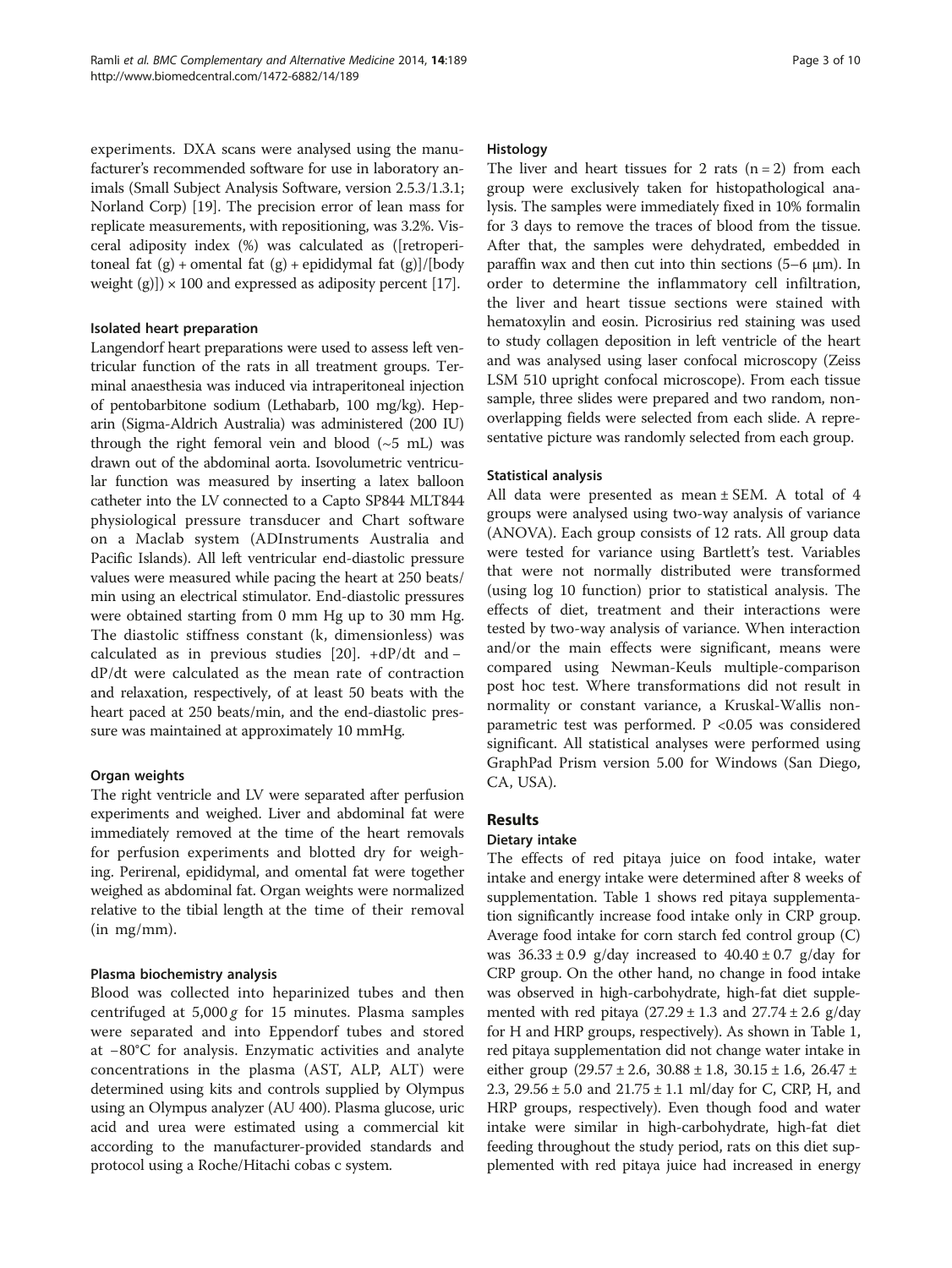| Variable                                          | c                             | <b>CRP</b>                   | н                        | <b>HRP</b>              | P-value     |                  |             |
|---------------------------------------------------|-------------------------------|------------------------------|--------------------------|-------------------------|-------------|------------------|-------------|
|                                                   |                               |                              |                          |                         | <b>Diet</b> | <b>Treatment</b> | Interaction |
| Food intake, $q/d$ (n = 7-8)                      | $36.3 \pm 0.9^b$              | $40.4 \pm 0.7$ <sup>a</sup>  | $27.3 \pm 1.3^c$         | $27.7 \pm 2.6^{\circ}$  | < 0.0001    | 0.0375           | 0.07        |
| Water intake, ml/d $(n = 7-8)$                    | $29.6 \pm 2.6$                | $30.9 \pm 1.7$               | $26.5 \pm 2.3$           | $29.6 \pm 5.0$          | 0.06        | 0.3              | 0.41        |
| Energy intake, $kJ/d$ (n = 8)                     | $405.5 \pm 10.2$ <sup>d</sup> | $512.7 \pm 8.3^{\circ}$      | $569.2 \pm 28.7^{\circ}$ | $655.2 \pm 28.7^a$      | 0.8041      | < 0.0001         | < 0.0001    |
| Body weight gain $(8-16$ weeks),% $(n = 8)$       | $7.1 \pm 1.1^{bc}$            | $11.6 \pm 2.6^{\circ}$       | $19.1 \pm 1.4^{\circ}$   | $19.7 \pm 1.5^{\circ}$  | < 0.0001    | 0.12             | 0.19        |
| Total body fat mass, $q(n=8)$                     | $77.5 \pm 5.8^{\circ}$        | $110.6 \pm 10.4^b$           | $210.8 \pm 27.6^a$       | $230.4 \pm 23.1^a$      | < 0.0001    | 0.23             | 0.85        |
| Total body lean mass, $q(n = 8)$                  | $296.9 \pm 10.6$              | $305.2 \pm 3.0$              | $296.8 \pm 15.4$         | $286.2 \pm 16.0$        | 0.67        | 0.42             | 0.31        |
| Abdominal circumference, cm $(n = 8)$             | $18.9 \pm 0.2$ <sup>d</sup>   | $20.2 \pm 0.3^{\circ}$       | $22.1 \pm 0.4^b$         | $24.7 \pm 0.5^{\circ}$  | < 0.0001    | < 0.0001         | 0.0403      |
| Tissue wet weights, mg/mm tibial length $(n = 8)$ |                               |                              |                          |                         |             |                  |             |
| Liver $(n = 7-8)$                                 | $248.8 \pm 12.0^b$            | $258.0 \pm 16.4^b$           | $332.5 \pm 1.0^a$        | $363.2 \pm 8.6^{\circ}$ | < 0.0001    | 0.18             | 0.41        |
| Kidneys ( $n = 7-8$ )                             | $47.92 \pm 1.3^{b}$           | $54.62 \pm 1.7^b$            | $57.31 \pm 3.1^a$        | $58.62 \pm 1.5^{\circ}$ | 0.0299      | 0.0856           | < 0.0001    |
| Spleen $(n = 7-8)$                                | $17.27 \pm 1.1$               | $19.53 \pm 1.2$              | $19.1 \pm 0.3$           | $16.11 \pm 1.6$         | 0.0042      | 0.9573           | 0.1704      |
| Plasma biochemistry analysis                      |                               |                              |                          |                         |             |                  |             |
| Urea (mmol/L) $(n = 7-8)$                         | $2.74 \pm 0.62$               | $2.94 \pm 0.31$              | $2.90 \pm 0.33$          | $2.11 \pm 0.12$         | 0.1463      | 0.6032           | 0.5296      |
| uric acid ( $\mu$ mol/L) ( $n = 7-8$ )            | $32.6 \pm 5.36^b$             | $45.4 \pm 1.37$ <sup>a</sup> | $26.6 \pm 2.2^{bc}$      | $16.4 \pm 2.36^c$       | 0.0014      | 0.0793           | < 0.0001    |
| Glucose, mmol/L $(n = 5-8)$                       | $11.2 \pm 0.61^{ab}$          | $12.6 \pm 1.19^a$            | $12.4 \pm 0.45^{ab}$     | $9.7 \pm 0.44^b$        | 0.0118      | 0.4315           | 0.6681      |

<span id="page-3-0"></span>Table 1 Dietary intakes, body composition, organ wet weights and plasma biochemistry analysis in C, CRP, H and HRP diet-fed rats

Each value is a mean ± S.E.M. Number of repetitive experiments indicated within parenthesis. Means within a row with unlike superscripts letters a, b, c, d differ significantly (p < 0.05). C, corn starch diet; CRP, corn starch + red pitaya juice; H, high fat diet; HRP, high fat diet + red pitaya juice.

intake  $(512.7 \pm 8.3 \text{ and } 655.2 \pm 28.7 \text{ kJ/day}$  for both CRP and HRP) (Table 1).

#### Body weight

Figure 1 displays body weights of obese rats supplemented with red pitaya juice. Initially, there was no difference in body weight for all the treatment groups. After 8 weeks initiation of the diet, the increased in body weights in high-carbohydrate, high-fat diet-fed rats were significantly (p < 0.05) greater than corn starch diet–fed rats. At the

end of 8 weeks, supplementation of red pitaya juice failed to prevent further weight gain compared with C and H diet-fed rats (Figure 1). Consequently, both supplemented rats showed the trend of increasing body weight although the difference was not significant ( $p < 0.05$ ) (Figure 1).

#### Plasma biochemistry analysis

The wet weight of the liver and kidneys were significantly greater  $(p < 0.05)$  in the high carbohydrate, highfat diet-fed rats (H) compared with corn starch fed-rats



diet; HRP, high fat diet + red pitaya juice.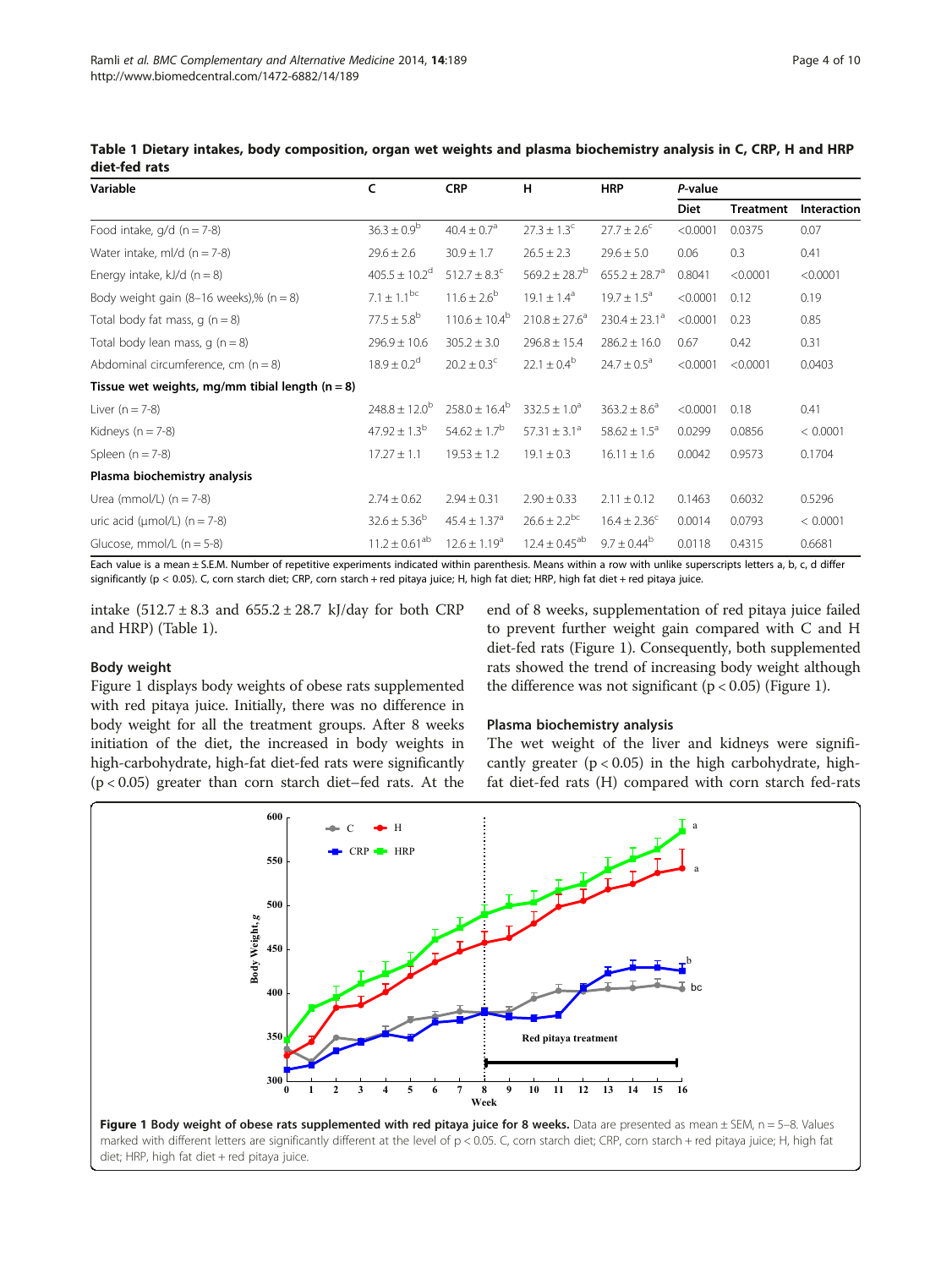(C) (Table [1\)](#page-3-0). However, red pitaya did not produce any significant changes to liver and kidneys wet weight. Contrarily, there were no difference in wet weight of the heart and spleen for all the groups (C, CRP, H and HRP). No changes in plasma urea concentration in red pitaya supplemented rats compared with C-fed and H-fed rats (Table [1](#page-3-0)). Furthermore, red pitaya supplementation showed the trend of uric acid and glucose normalization for HRP as compared to H-fed rats (Table [1](#page-3-0)). Conversely, plasma uric acid concentration was increased significantly in CRP rats ( $p < 0.05$ ) compared with C-fed rats (Table [1](#page-3-0)).

# Glucose tolerance and hepatic function

Red pitaya supplemented groups showed impaired glucose tolerance even after 8 weeks supplementation (Figure 2). Overnight fasting blood glucose differs significantly between H fed rats and C fed rats. Oral administration of 2 g/kg body weight of glucose resulted in increased blood glucose concentration at 30 minutes and 60 minutes for C, CRP, H and HRP respectively. Then, blood glucose was slowly cleared from the blood in H fed rats as observed at 90 minutes. At the end of 120 min, HRP rats failed to reduce blood glucose concentration to the basal value. The similar results were observed for CRP rats as compared to C-fed rats (Figure 2). Insulin concentration in all the rats were unable to be detected using cobas c system

(data was not shown). High-carbohydrate, high-fat feeding resulted in elevated levels of plasma alanine transaminase (ALT), aspartate transaminase (AST) and alkaline phosphatase (ALP) as the markers of liver function (Figure [3](#page-5-0)). HRP diet feeding decreased the ALP and ALT activities but significantly increased  $(p < 0.05)$  AST activity (Figure [3](#page-5-0)). Plasma ALP activity was not affected in CRP group while plasma ALT was significantly decreased in CRP compared with C-fed rats (Figure [3](#page-5-0)). However, plasma AST activity was decreased in CRP group ( $p < 0.05$ ) (Figure [3](#page-5-0)).

# Cardiovascular function

The measurement of ex-vivo cardiac function of the obese rats was accomplished by conducting Langendorff isolated heart. Figure [4](#page-5-0) demonstrates that high carbohydrate, high fat diet-fed rats showed marked increased in diastolic stiffness in comparison with corn starch diet-fed rats (Figure [4](#page-5-0)). Results revealed that diastolic stiffness of the heart was reduced after supplementation of red pitaya juice in corn starch fed rats (Figure [4\)](#page-5-0). However, the reduction was not significant in HRP rats in comparison with H rats (Figure [4](#page-5-0)).

# Liver and cardiovascular structure

Histological evaluation of liver tissues showed negligible fat vacuoles accumulation without inflammatory cells in



juice; H, high fat diet; HRP, high fat diet + red pitaya juice.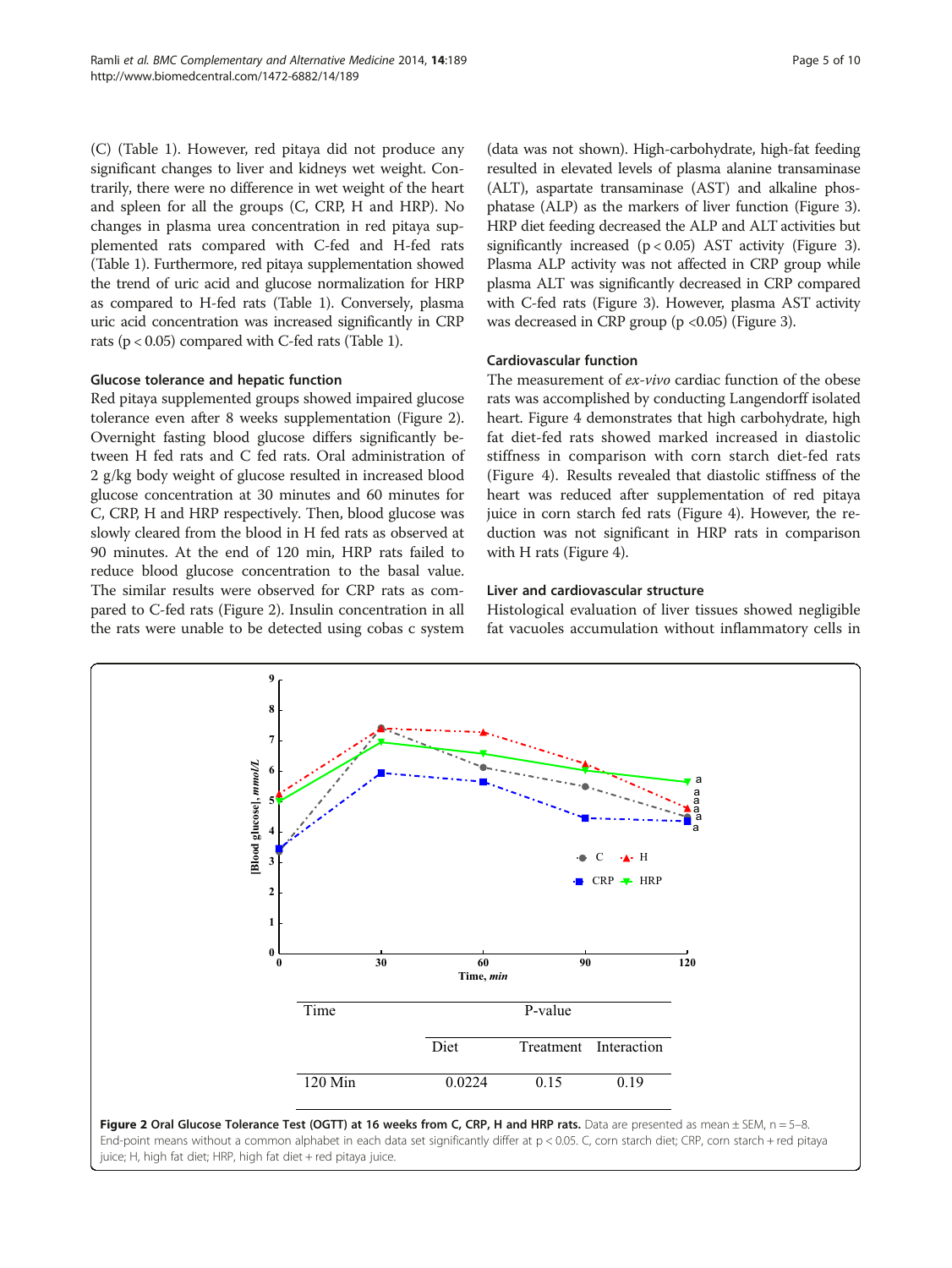<span id="page-5-0"></span>Ramli et al. BMC Complementary and Alternative Medicine 2014, 14:189 Page 6 of 10 http://www.biomedcentral.com/1472-6882/14/189



C group (Figure [5](#page-6-0)A). After eight weeks supplementation, CRP (Figure [5B](#page-6-0)) displayed less fat vacuoles accumulation but demonstrated marked hepatocyte ballooning with cornered nucleus. High carbohydrate, high fat feeding for 16 weeks resulted in augmented accumulation of fat vacuoles in the hepatocytes with sinusoids dilatation and increased inflammatory cell infiltration in H group (Figure [5C](#page-6-0)). Red pitaya supplementation reduces the fat vacuoles and infiltration of inflammatory cells (Figure [5](#page-6-0)D).

Histological evaluation of left ventricle tissues after fed with high carbohydrate, high fat diet for 8 weeks resulted in greater inflammatory cells infiltration (Figure [5](#page-6-0)G) compared to CS rats (Figure [5](#page-6-0)E). Similarly, H rats showed higher collagen deposition and hypertrophied cardiomyocytes (Figure [5K](#page-6-0)) than CS rats (Figure [5I](#page-6-0)).

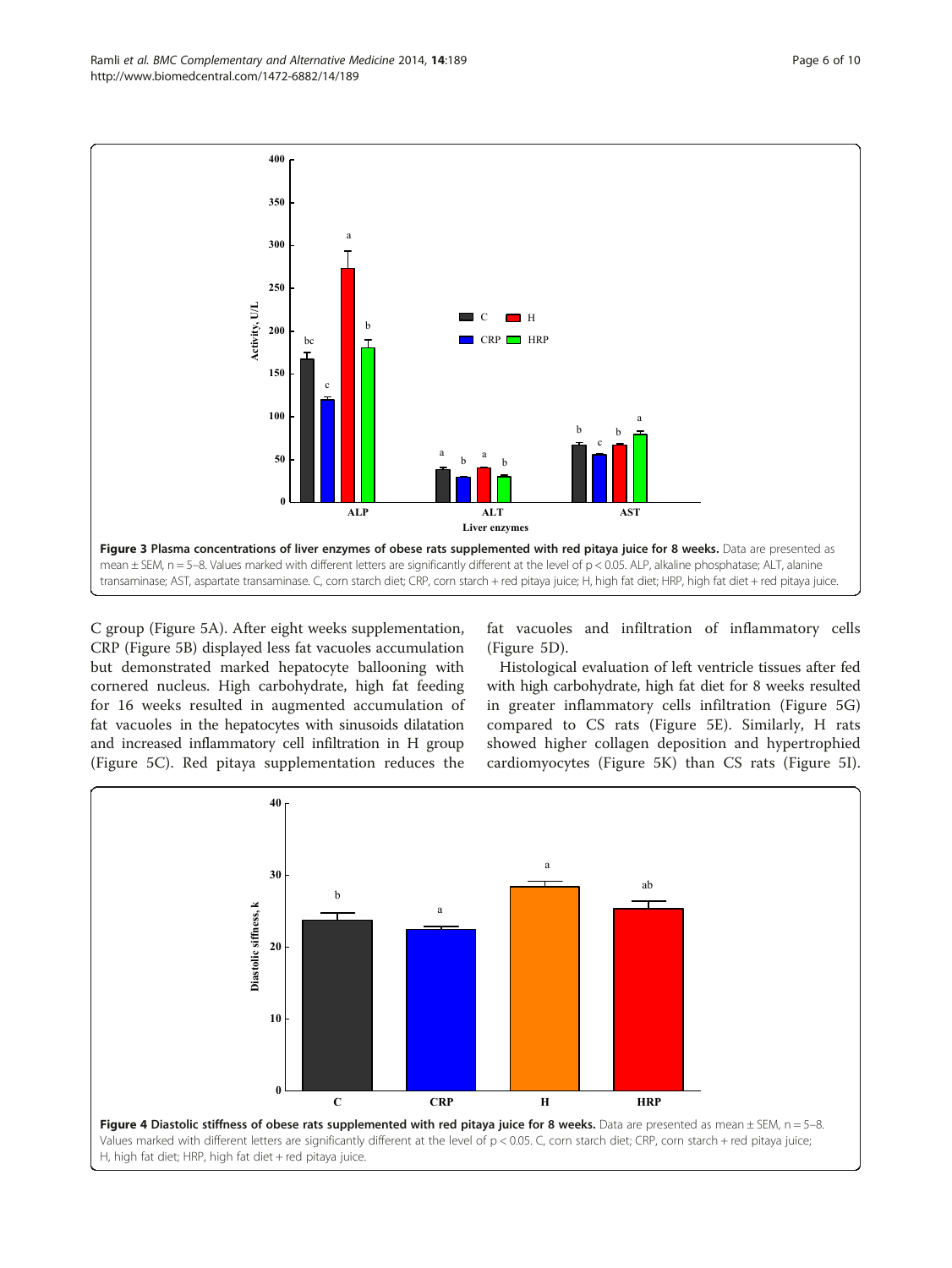<span id="page-6-0"></span>

After supplementation with red pitaya for 8 weeks, HRP rats showed slightly greater infiltration by inflammatory cells into the left ventricle (Figure 5H). However, HRP rats showed reduced collagen deposition (Figure 5L). On the other hand, no changes in inflammatory cell infiltration were observed in CRP rats (Figure 5F) while collagen deposition was greater in CRP rats (Figure 5J) compared to CS rats (Figure 5I).

## **Discussion**

In this study, red pitaya juice was used as an intervention in order to investigate the ability of the fruit juice to reverse the abnormalities in body composition, metabolic, liver, kidneys and heart function in high carbohydrate, high-fat diet induced obese rats as a model of metabolic syndrome. Previous research confirmed that rats fed with high carbohydrate and high fat diet for 8 weeks produced abdominal obesity, impaired glucose tolerance, hypertension, dyslipidemia, inflammation, endothelial dysfunction, cardiac fibrosis together with increased stiffness of the heart [[17,18\]](#page-8-0). All these changes closely mimic the human metabolic syndrome.

Results revealed that red pitaya supplementation increased food intake only in corn starch diet-fed control rats while no changes were observed in red pitaya juice

supplementation for high carbohydrate, high-fat dietinduced obese rats and the corn starch diet fed control rats. In other words, the intervention does not affect satiety of obese rats as the quantity of food taken was shown to be regulated by the factors involved in satiety perception [\[21](#page-8-0)]. There was report suggesting that the food intake was influenced by the sensitivity of the rats to the palatability of the food in the diet [\[22](#page-8-0)]. Therefore, it was proposed that the lean control rats in the present study were more sensitive to the palatability of red pitaya juice as compared to high carbohydrate, high-fat diet-induced obese rats. Food rich in sugar and fat is an example of palatable foods that inhibit the satiety signals and up regulate hunger sensation [[23](#page-8-0)]. Despite of that, energy intake was increased significantly for red pitaya supplemented rats suggested that red pitaya contains higher amount of energy-supplying macronutrients. Red pitaya added up to the total energy content of the diet, leading to progressive increment in body weight, and total body fat throughout the intervention period. A growing body evidences showed that eating fruits can reduce energy density and reduce energy density is associated with lower energy intake and decrease body weight [\[24\]](#page-8-0). Furthermore, Flood-Obbagy and Rolls [\[25\]](#page-8-0) indicated that consumption of fruits before meal can increase satiety and reduce energy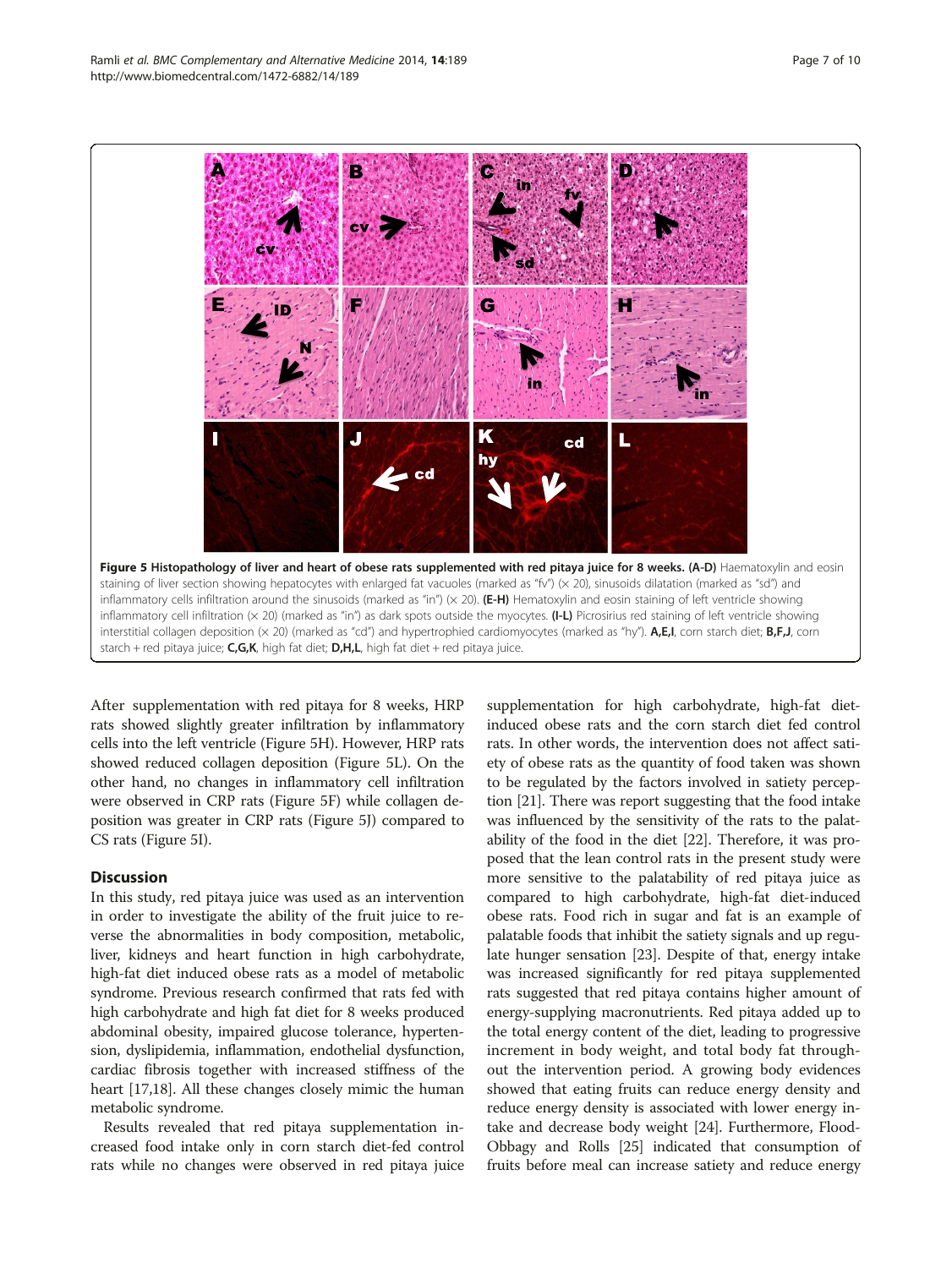intake but the effects are different for different forms of fruits. Whole fruit is related to more chewing while fruit juices do not require chewing at all. The amount of chewing is then linked to cephalic-phase responses that control the food intake [\[26,27\]](#page-8-0). This may explain the reduce risk of type 2 diabetes mellitus following consumption of specific whole fruits particularly grapes, apples, bananas, and blueberries in prospective longitudinal cohort study among women and men from Nurses' Health study and Health Professionals Health Study respectively [[28](#page-8-0)].

It is fascinating to address the suppression effects of red pitaya on body fat for HRP rats. As the diet was continue for 8 weeks, supplementation of red pitaya did not result in further weight gain for obese rats. A current review on regulation of body fat mass in obesity indicated that body resisted fat loss once obesity is established [[21\]](#page-8-0) probably through adaptive mechanism of increasing metabolic rate. Contradictory, total body fat mass in corn starch fed rats were significantly elevated when supplemented with red pitaya. It could be the normal physiological responses upon increasing energy intake in red pitaya supplemented rats. In conjunction with that abdominal circumference were increased in CRP and HRP rats. A possible explanation for this might be that the increase in fat mass in red pitaya fed rats was deposited in abdominal region, hence it can be detrimental to their health. It was expected to see no changes in lean mass for red pitaya supplemented rats as lean mass is a metabolically active tissues required for maintaining basic cell function, thus was not affected by treatment.

Liver and kidneys from H fed rats had higher wet weights as compared to C fed rats as observed in previous study [[17](#page-8-0)] while no changes in wet weight of spleen and hearts. Likewise, a recent study presented liver abnormalities comprises of higher liver weight, increases in alanine transaminase (ALT) and aspartate transaminase (AST) and the occurrence of inflammatory infiltrates in rats while renal abnormalities were evidenced from the increased in weight, fat accumulation, and glomerular sclerosis with consumption of high fat diet [[29](#page-8-0)]. A probably explanation for this defects is through the deposition of lipid in the liver upon fructose exposure which in turn conquer most of the hepatocytes volume and upset the liver structure and function [[30](#page-8-0)]. Besides, some glucose transporter like GLUT2 may be involved in the transport of fructose to the kidney [[31\]](#page-8-0). Besides, red pitaya-fed rats showed a trend of reduction in stiffness of the heart. Previous studies reported that diastolic stiffness, cardiac fibrosis, and elevated superoxide production were directly associated with each other [\[18](#page-8-0)]. Therefore, it could be that the accumulation of interstitial cardiac collagen was reduced [\[32](#page-8-0)] following red pitaya supplementation, hence showed the trend of ameliorating cardiac stiffness.

To have better insight of liver function, the enzymes activities were measured. The collective measurement of alkaline phosphatase (ALP), alanine transaminase (ALT) and aspartate transaminase (AST) reflects the severity of liver damage. ALP is induction enzyme that is mainly found in the cell membrane of the liver and the elevation of this enzyme indicates primary hepatic disease like cholestatic liver disease. Although the increase in ALP can be result from extra-hepatic sources like bone marrow and skeletal muscle, the effects was minimal. Whilst, both ALT and AST are leakage enzymes, and their elevation indicate significant hepatocellular damage. The possible causes may vary including toxicity, inflammation, hypoxia and tissue trauma [\[33](#page-8-0)]. However, AST is also found in heart, kidneys, brain, and skeletal muscle and had been used as a nonspecific marker for myocardiac infarction [[34](#page-8-0)]. Results revealed that red pitaya juice treatment significantly reduced ALP and ALT but caused significant increment in AST. Therefore, the present results suggest that red pitaya juice ameliorated liver damage due to high carbohydrate, high fat feeding. The reduction of liver enzymes after the intervention probably indicated the decrease in deposition of fat and the degree of necrosis in liver cells [[35\]](#page-9-0). In contrast, the elevated level of AST could be due to myocardial damage as the heart muscle is rich in aminotransferase enzymes especially AST. The decrease in ALT has been shown to have protective effects from death diabetes and Ischemic heart disease in adults from National Health and Nutrition Examination Survey (NHANES) III [[36](#page-9-0)]. On the other hand, the increased in ALT has been associated with systemic and hepatic insulin resistance, along with increase in the secretion of insulin and reduces insulin clearance from the liver [\[37\]](#page-9-0). Hence, the present study showed that red pitaya juice is an important mediator for attenuation of liver injury. Histopathological evidence of liver and heart section after supplementation with 5% red pitaya juice revealed mild improvement in hepatic vacuolation and no inflammation was seen during microscopic examination. Also, the collagen deposition was reduced in left ventricle of the heart. This results was in line with the reduce ALP and ALT enzymes indicative of improvement in liver injury as well as consistent with a slightly reduction in diastolic stiffness. Previous report indicated that intervention with 5% purple carrot juice was also able to reverse the structural damage in the liver caused by high fat feeding by showing minimal signs of microvesicular steatosis [[18](#page-8-0)].

# Conclusion

In summary, the present data provide scientific evidences that red pitaya juice may provide protection against liver damage and may reduce the stiffness of the heart. Red pitaya juice contained multiple bioactive compounds which might act synergistically to produce the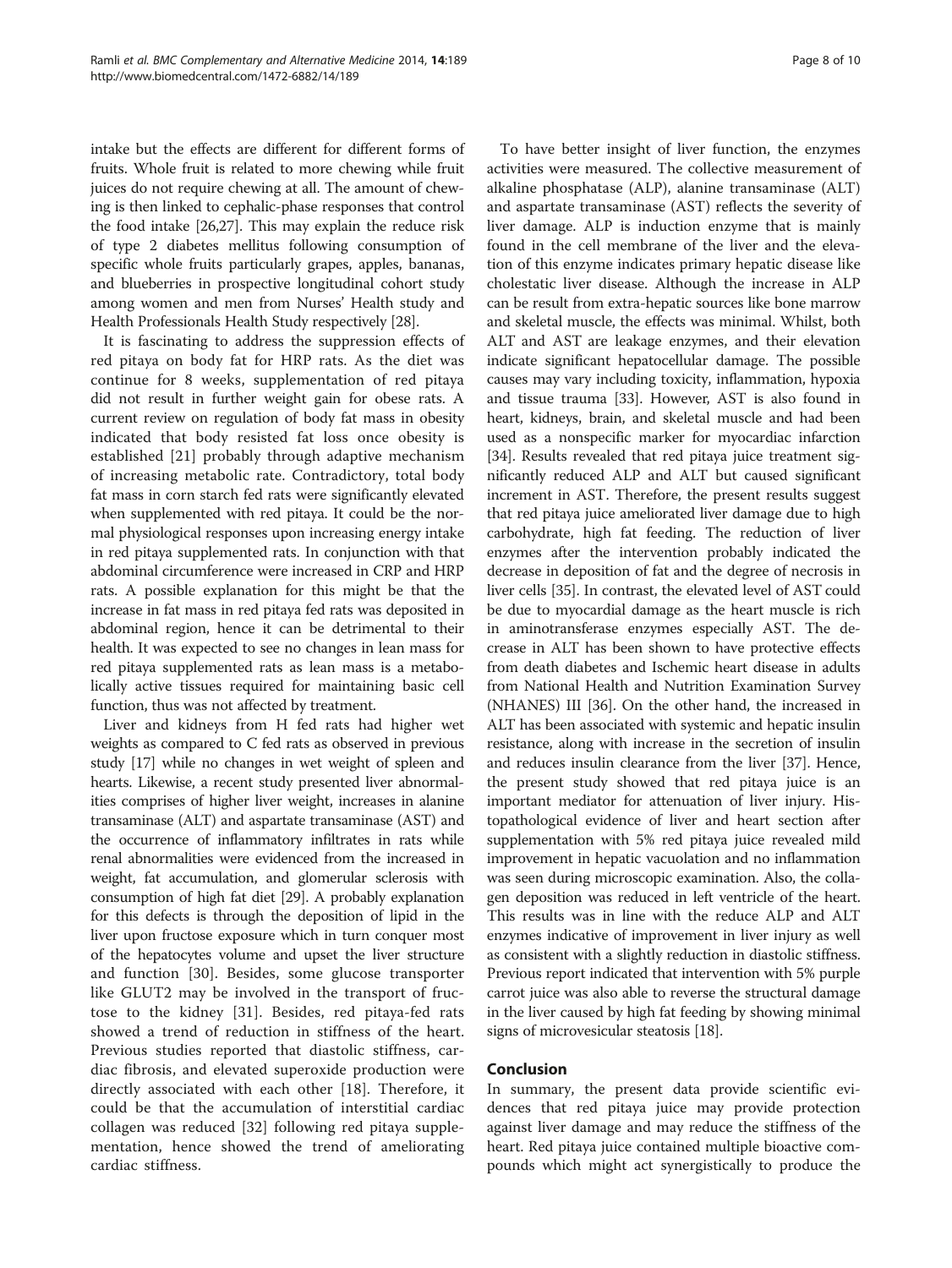<span id="page-8-0"></span>protective effects. However, the effects of the specific constituents are not investigated in the present study. Therefore, it is suggested to conduct future study in order to elucidate the possible active compounds responsible for the effects. Besides, further study with higher doses of red pitaya in diet-induced obesity model can be conducted in future to examine the ability of this fruit for the treatment of obesity related diseases. It is also crucial to take into consideration the timing of fruit juice consumption. This is because eating fruit before meals may reduce energy intake by means of increasing fiber intake. The therapeutic effects of specific fruits should be investigated rather giving general recommendation to the general population.

#### Competing interests

The authors declare that they have no competing interests.

#### Authors' contribution

NSR: preparation of the draft, contribution to conception, design, acquisition of data, analysis and interpretation of data. LB: contribution to conception, design of the study and interpretation of data PI: contribution to the interpretation of data. AR: data analysis and final approval of the version for publishing. All authors read and approved the manuscript.

#### Acknowledgements

We thank Universiti Putra Malaysia for funding the research attachment at University of Southern Queensland, Australia. We thank Associate Professor Leigh C. Ward from School of Chemistry and Molecular Biosciences, The University of Queensland, Brisbane for the acquisition of dual-energy X-ray absorptiometry and nutritional advice, Dr. Hemant Poudyal and Dr. Sunil Panchal, Dr. Wong Weng Yew and Mr. Maharshi Bhaswant, University of Southern Queensland, Toowoomba for their assistance with the study.

#### Author details

<sup>1</sup>Department of Nutrition and Dietetics, Universiti Putra Malaysia, Serdang 43400 UPM, Malaysia. <sup>2</sup>School of Health, Nursing and Midwifery, University of Southern Queensland, Toowoomba QLD 4350, Australia. <sup>3</sup>Department of Biomedical Sciences, Universiti Putra Malaysia, Serdang 43400 UPM, Malaysia.

#### Received: 27 January 2014 Accepted: 6 June 2014 Published: 12 June 2014

#### References

- 1. World Health Organization: Health Fact Sheet; 2010. [http://www.who.int/](http://www.who.int/mediacentre/factsheets/fs311/en/) [mediacentre/factsheets/fs311/en/](http://www.who.int/mediacentre/factsheets/fs311/en/) 2010, July, 26.
- 2. Bullà MN, Casas-Agustench P, AmigÃ-Correig P, Aranceta J, Salas-Salvadà J: Inflammation, obesity and comorbidities: the role of diet. Public Health Nutr 2007, 10(10A):1164–1172.
- Kanbak G, Akalin A, Dokumacioglu A, Ozcelik E, Bal C: Cardiovascular risk assessment in patients with type 2 diabetes mellitus and metabolic syndrome: role of biomarkers. Diabetes Metab Syndr Clin Res Rev 2011,  $5(1):7-11.$
- 4. Rolls BJ: Plenary Lecture 1 Dietary strategies for the prevention and treatment of obesity. Preceedings Nutrit Soc 2010, 69:70–79.
- Panchal SK, Poudyal H, Iyer A, Nazer R, Alam A, Diwan V, Kauter K: High-carbohydrate, High-fat Diet – induced Metabolic Syndrome and Cardiovascular Remodeling in Rats. J Cardiovasc Pharmacol 2011, 57:611–624.
- 6. Asarian L, Geary N: Modulation of appetite by gonadal steroid hormones. Physophical Trans Royal Soc B 2006, 361:1251-1263.
- Mirmiran P, Noori N, Zavareh MB, Azizi F: Fruit and vegetable consumption and risk factors for cardiovascular disease. Metabolism 2009, 58(4):460–468.
- 8. Freedman ND, Park Y, Subar AF, Hollenbeck AR, Leitzmann MF, Schatzkin A, Abnet CC: Fruit and vegetable intake and esophageal cancer in a large prospective cohort study. Int J Cancer 2007, 121(12):2753–2760.
- 9. Liu SL, Serdula M, Janket SJ, Cook NR, Sesso HD, Willett WC, Manson JE, Buring JE: A Prospective Study of Fruit and Vegetable Intake and the Risk of Type 2 in women. Diabetes Care 2004, 27(12):2993.
- 10. Riboli E, Norat T: Epidemiologic evidence of the protective effect of fruit and vegetables on cancer risk. Am J Clin Nutr 2003, 78:5595.
- 11. World Healh Organization: Cardiovascular disease. [http://www.who.int/](http://www.who.int/mediacentre/factsheets/fs317/en/) [mediacentre/factsheets/fs317/en/](http://www.who.int/mediacentre/factsheets/fs317/en/) November 2013.
- 12. Larsson SC, Virtamo J, Wolk A: Total and specific fruit and vegetable consumption and risk of stroke: a prospective study. Atheroscler 2013, 227(1):147–152.
- 13. Omidizadeh A, Yusof RM, Ismail A, Roohinejad S, Nateghi L, Zuki M, Bakar A: Cardioprotective compounds of red pitaya (Hylocereus polyrhizus) fruit. J Food Agr Environ 2011, 9(October):152–156.
- 14. Mahattanatawee K, Manthey JA, Luzio G, Talcott ST, Goodner K, Baldwin EA: Total antioxidant activity and fiber content of select Florida-grown tropical fruits. J Agr Food Chem 2006, 54(19):7355–7363.
- 15. Stintzing FC, Schieber A, Carlea R: Betacyanins in fruits from red-purple pitaya, Hylocereus polyrhizus (Weber) Britton & Rose. Food Chem 2002, 77:101–106.
- 16. Tenore GC, Novellino E, Basile A: Nutraceutical potential and antioxidant benefits of red pitaya (Hylocereus polyrhizus) extracts. J Funct Foods 2012, 4(1):129–136.
- 17. Panchal SK, Poudyal H, Arumugam TV, Brown L: Rutin Attenuates Metabolic Changes, Nonalcoholic Steatohepatitis, and Cardiovascular Remodeling in High-carbohydrate, high-fat Fed Rats. J Nutr 2011, 141(20):1062–1069.
- 18. Poudyal H, Campbell F, Brown L: Olive Leaf Extract Attenuates Cardiac, Hepatic, and Metabolic Changes in High Carbohydrate, High Fat Fed Rats. J Nutr 2010, 140:946–953.
- 19. Ward LC, Battersby KJ: Assessment of body composition of rats by bioimpedance spectroscopy: validation against dual-energy X-ray absorptiometry. Int J Anim Sci 2009, 36(3):253-261.
- 20. Fenning A, Harrison G, Rose'meyer R, Hoey A, Brown L: I-Arginine attenuates cardiovascular impairment in DOCA-salt hypertensive rats. Am J Physiol Heart Circ Physiol 2005, 289(4):H1408–H1416.
- 21. Guyenet SJ, Schwartz MW: Regulation of Food Intake, Energy Balance, and Body Fat Mass: Implications for the Pathogenesis and Treatment of Obesity. J Clin Endocrinol Metab 2012, 97(March):745–755.
- 22. Roll V, Roseau S, Fromentin G, Nicolaidis S, Tomé D, Even PC: Body weight, body composition, and energy metabolism in lean and obese Zucker rats fed soybean oil or butter. Am J Clin Nutr 2002, 75(21):21–30.
- 23. Erlanson-Albertsson C: How palatable food disrupts appetite regulation. Basic Clin Pharmacol Toxicol 2005, 97:61-73.
- 24. Oliveira EPD, Burini RC: High plasma uric acid concentration: causes and consequences. Diabetology Metab Syndrome 2012, 4(1):12.
- 25. Flood-obbagy JE, Rolls BJ: The effect of fruit in different forms on energy intake and satiety at a meal. Appetite 2009, 52:416–422.
- 26. Smeets PAM, Erkner A CD, Graaf CD: Cephalic phase responses and appetite. Nutr Rev 2010, 68(Bode 62):643–655.
- 27. Lavin JH, French SJ, Ruxton CHS, Read NW: An investigation of the role of oro-sensory stimulation in sugar satiety. Int J Obes 2002, 2:384–388.
- 28. Muraki I, Imamura F, Manson JE: Fruit consumption and risk of type 2 diabetes: results from three prospective longitudinal cohort studies. BMJ 2013, 5001(August):1–15.
- 29. de Castro UGM, Augusto R, Silva ME, Lima WGD, Campagnole-santos MJ, Alzamora AC: Age-dependent effect of high-fructose and high-fat diets on lipid metabolism and lipid accumulation in liver and kidney of rats. Lipids Health Diseases 2013, 12(136):1–11.
- 30. Tappy L, Lê K: Does fructose consumption contribute to non-alcoholic fatty liver disease? Clin Res Hepatol Gastroenterol 2012, 36(6):554-560.
- 31. Leturque A, Brot-laroche E, Gall ML: GLUT2 mutations, translocation, and receptor function in diet sugar managing. Am J Physiol Endocrinol Metab 2009, 296(78):E985.
- 32. Leopoldo AS, Sugizaki MM, Lima-leopoldo AP, Henrique D, Campos SD, Okoshi K, Pai-silva MD, Padovani CR, Cicogna AC: Cardiac remodeling in a rat model of diet-induced obesity. Can J Cardiol 2010, 26(8):423–429.
- 33. Chapman SE, Hostutler RA: A laboratory diagnostic approach to hepatobiliary disease in small animals. Veterinary Clinics of NA: Small Animal Practice 2013, 43(6):1209–1225.
- 34. Aldous SJ: Cardiac biomarkers in acute myocardial infarction. Int J Cardiol 2013, 164(3):282–294.